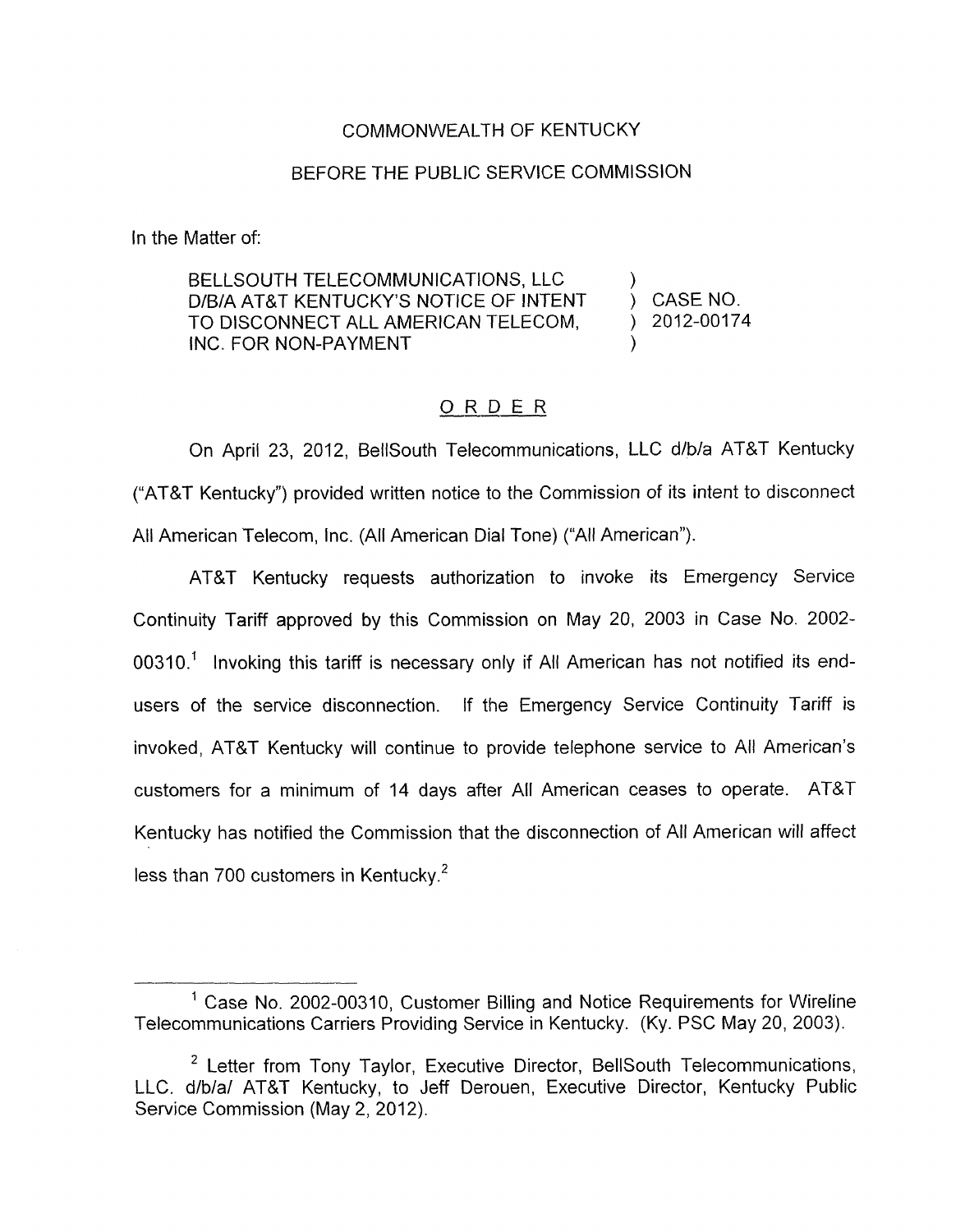The Commission, having reviewed AT&T Kentucky's notice and being otherwise sufficiently advised, HEREBY ORDERS that:

1. All American shall notify the Commission within seven calendar days of the date of this Order of its intent to pay the delinquent bill to AT&T Kentucky within ten days of the date of this Order or, in the alternative, of its intent to notify its end-users (if any) of the proposed service disconnection. Such written comments shall include a copy of All American's customer notice and an affidavit indicating when the notice was mailed and the number of Kentucky customers to whom it was mailed.

2. A copy of AT&T Kentucky's notice of intent to disconnect All American is attached hereto and incorporated herein.

**3.** If All American has not responded as prescribed in ordering paragraph 1 within seven calendar days of the date of this Order, AT&T Kentucky shall implement the procedures established in its Emergency Continuity Tariff.

4. A copy of this Order shall be sent by certified mail to All American.

By the Commission



/e∕ Director

Case No. 2012-00174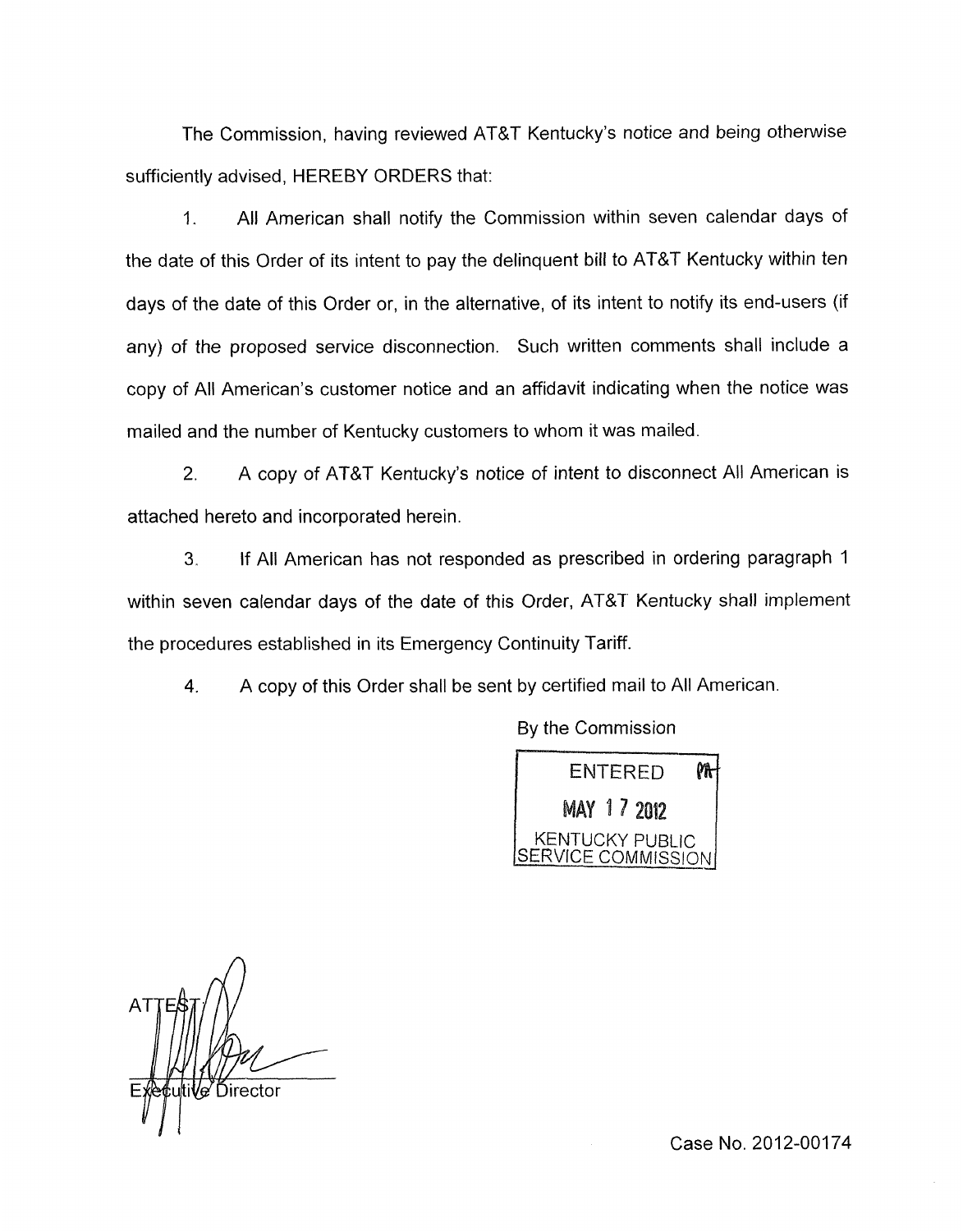

**Tony Taylor AT&T T: 502-582-2164 Example 101 W. Chestnut Street F: 502-582-8667 4<sup>th</sup> Floor Louisville, KY 40203** 

**4\* Floor [Tony.Taylor@att.com](mailto:Tony.Taylor@att.com)** 

May 2,2012

Mr. Jeff Derouen Executive Director Kentucky Public Service Commission 21 1 Sower Boulevard P. *0.* **Box** 615 Frankfort, **KY** 40602-06 **15** 

## **RECEIVED**

MAY **-4** 2012

PUBLIC SERVICE **COMMISSION** 

Dear Mr. Derouen:

Pursuant to the Kentucky **PSC's** May 20, 2003 Order in KY PSC Case No. 2002-0310, AT&T Kentucky is providing notice to the Kentucky Public Service Commission **(PSC)** of AT&T Kentucky's intent to disconnect All American Telecom, Inc. (All American) for nonpayment of a requested security deposit.

AT&T Kentucky was advised, February 201 1, that All American was not planning to do business with AT&T Kentucky. As a result, the security deposit held by AT&T Kentucky was refunded to All American. On February 20,2012, we noted that All American had billed \$20,737 on its Kentucky accounts. As a result of the February 20,2012 billing, AT&T Kentucky requested a deposit of \$41,474.

AT&T Kentucky's records indicate that All American is delinquent in payment of the requested deposit to AT&T Kentucky. On February 28,2012, AT&T Kentucky sent All American a request for a security deposit of \$41,474. AT&T Kentucky requested payment by March 30,2012, pursuant to Section 1.3 of Attachment 7 **to** the Interconnection Agreement between All American and  $AT&T$  Kentucky. Attempts to collect the past due amounts from All American have been unsuccessful. On April 3<sup>rd</sup> All American was sent a Notice of Suspension and Termination. A11 American was advised that failure to submit the required deposit by April 18, 2012 will result in AT&T Kentucky discontinuing the provision of existing service to All American. In addition, the letter provided notice to All American that failure to submit the required deposit by April 26,2012, will result in AT&T Kentucky terminating service to All American.

As of today, AT&T Kentucky has received no payment from All American and we seek to begin discontinuance of service immediately. Disconnection of All American services **will**  affect fewer than 700 customers. Under terms of their agreement, All American is solely responsible for notifying its end users of the proposed service disconnection. AT&T Kentucky is copying All American to remind them of their obligation to notify their end users of this situation regarding pending disconnection of services.

Should the Commission determine the need to invoke AT&T Kentucky's Emergency Service Continuity Tariff, AT&T Kentucky will take steps to notify the affected end users and inform them that they may continue to receive telecommunications services through The Emergency Services Continuity Plan for a minimum of fourteen (14) days and that the end user must transition to a new service provider.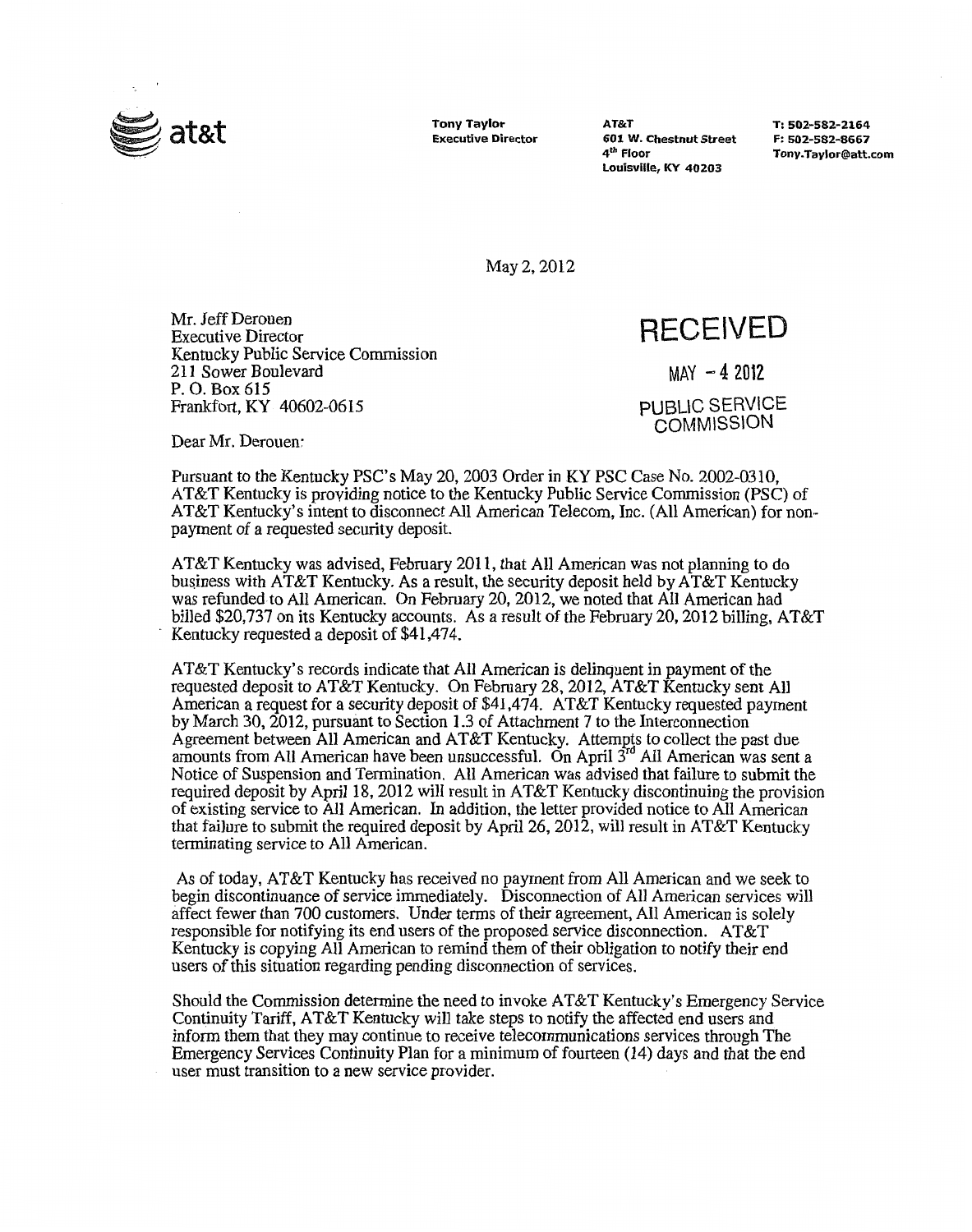

If there are any questions or the need for additional information cancerning this filing, please call me at 502/582-2164.

Very truly yours, Tønv .<br>Taylor

cc: David Gainer, Jr. All American Telecom, Inc. 91 16 Lantern *Oak* Way Land 0 Lakes, **FL** <sup>34638</sup>

> Kevin Powers All American Telecom, Inc. 4050 Riomar Drive Rockledge, **FL** 32955

Thomas E. Biddix All American Telecom, Inc. Director 4050 Riomar Drive Rockledge, FL 32955